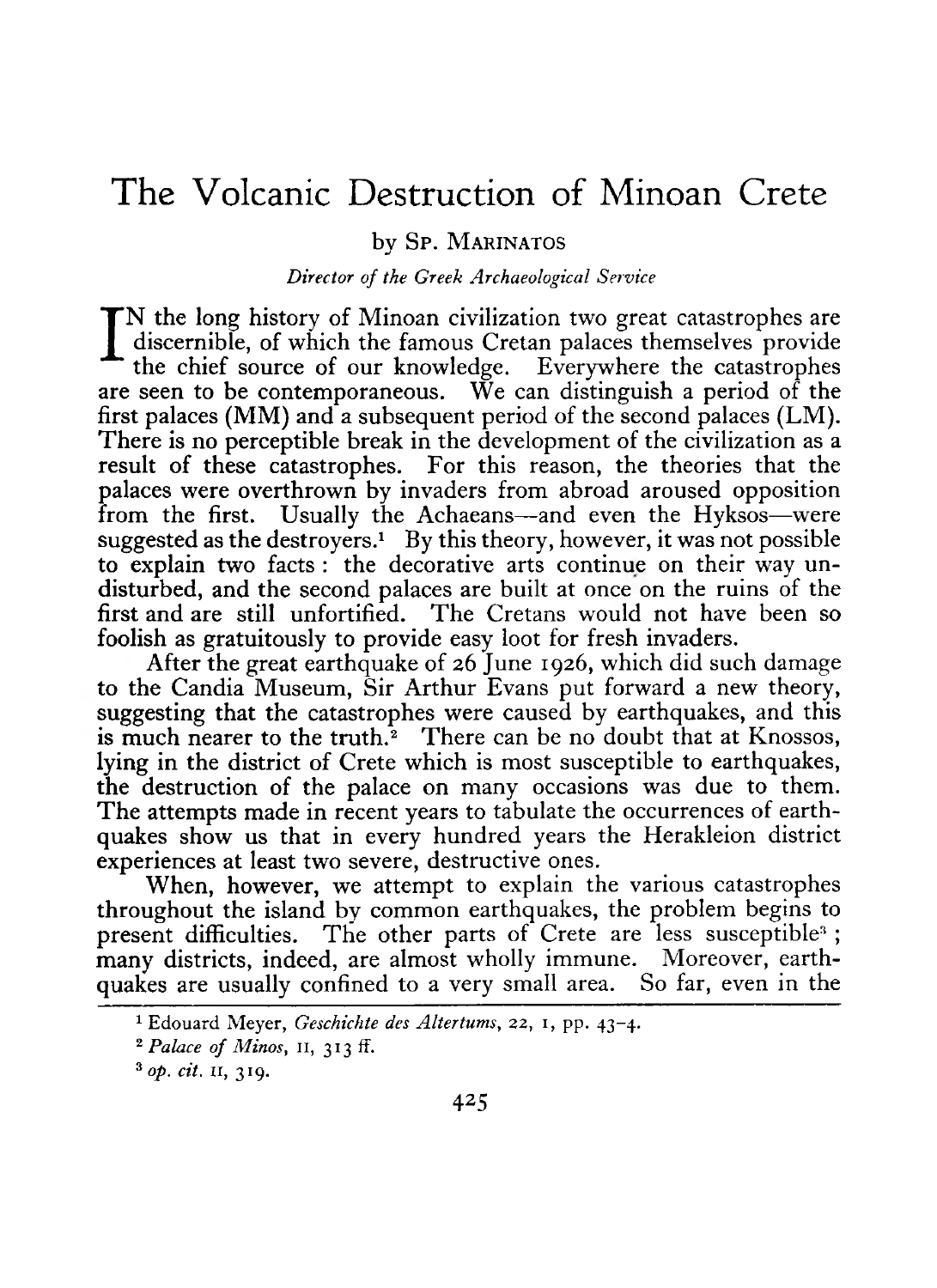Herakleion district which suffers so much, each earthquake has, as a rule, destroyed only a few villages and the surrounding districts have been little affected. It is, therefore, worth our while to examine in detail the two great catastrophes which befell the Cretan palaces.

Three palaces are already known— at Knossos, Phaistos and Malia. It is very probable that we may discover one, perhaps two, more. At the eastern end of the Mesara, under the shadow of Mount Dikte, where the rich cave of Arkalokhori was excavated a few years ago, we can confidently expect the discovery of a new palace.<sup>4</sup> In the eastern districts of Crete, Mirabello and Siteia, a brilliant school of art with distinct local characteristics flourished from the beginning to the end of Minoan times. It is probably there where we must look for the home of the magnificent 'marine style'.

Until, however, new excavations give us fresh light, we must base our conclusions on the three palaces already known. Recent discoveries have shown that at Malia, as at Knossos and Phaistos, we have two periods of palace construction. It is not yet absolutely certain when the first palace at Malia was destroyed, and though the beginning of MM  $\mu$  is suggested<sup>5</sup> as the date, M. Chapouthier now believes (as he kindly tells me in a letter) that it took place in the MM ma period. The two other palaces— at Knossos and Phaistos— were destroyed during the splendid ' first acme ' of Cretan art, the ' Kamares style ' period. According to Sir Arthur Evans a simultaneous ' seismic \* catastrophe befell Knossos and Phaistos during MM lib, about 1750 **B.C**.6

If, meanwhile, we look at the great store-jars which were buried in the store-rooms of the two earlier palaces, great doubts arise in our minds. Was the destruction of Phaistos absolutely coincident with that of Knossos ? This would be essential if one and the same earthquake were supposed to cause both. The store-jars at Phaistos are, as a rule, smaller and more archaic-looking than the corresponding Knossos

<sup>4</sup> For Arkalokhori see the preliminary reports in *Arch. Anzeiger*, 1934, 251 ff, and 1935, 248 ff.

<sup>&</sup>lt;sup>5</sup> *Mallia* (the correct orthography is Malia), II me. Rapport (Études Crétoises, iv), Ρ· 50.

<sup>6</sup> *Palace of Minos,* 11, 319 and cf. I, 258, 299, 315-16. Pernier (*Festos*, pp. 452-3), like N. Aberg, dates the destruction at the end of the Middle Minoan Period, *i.e.,* about 1700 b.c., but it is noteworthy that Pernier seems not to distinguish the two separate catastrophes at Knossos, that of MM IIb and that of MM IIIb. We conclude from his passage on page 453 that he considers that the new palace at Phaestos was built buring the advanced MM III period.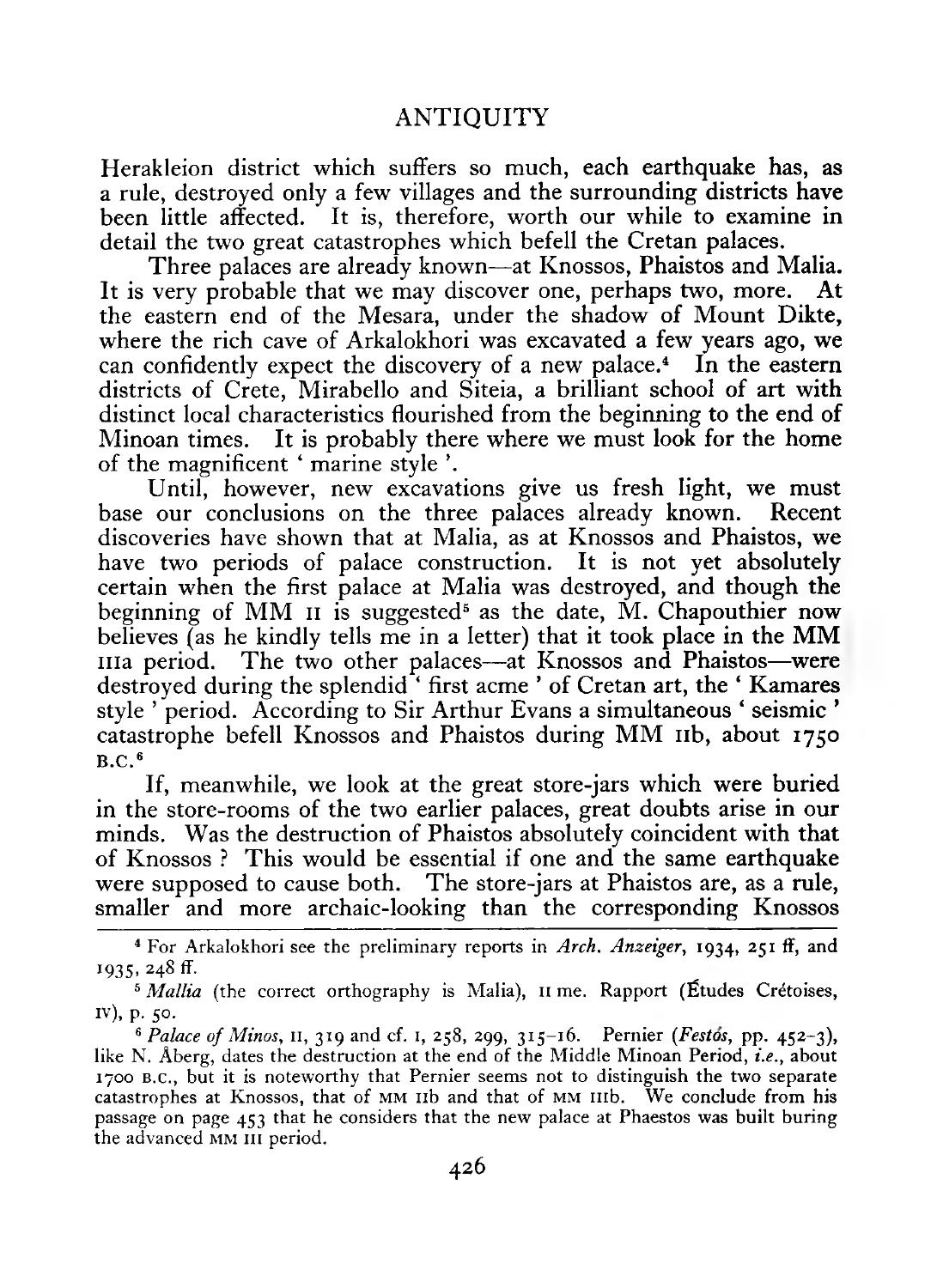examples. The ' knobbed ' store-jars are more squat and have fat, swollen bodies. They seem earlier when contrasted with the developed, tall appearance of those at Knossos.<sup>7</sup> It seems, therefore, as if the destruction of the Phaistos palace took place during MM II, but before that of the Knossos palace. In any case, it appears certain that the first palaces on the Cretan sites were not destroyed simultaneously. The palace at Knossos cannot have been destroyed by anything but an earthquake, but, in the case of the other two sites, we cannot exclude the possibility that they were destroyed through violence by enemies, who in fact sacked both. The destroyers cannot have come from abroad. It was clearly the dynasty of Knossos which must have imposed its power by violence. The Knossos palace is rebuilt on more grandiose lines than the two others, with wide spaces and great vistas. Its huge store-rooms and other riches, the progress of its complicated, bureaucratic system of writing and, in general, the great prosperity of the Minoan city with its magnificent buildings surrounding the palace, show clearly that here was the centre of power. Knossos had no rich and fertile territory round about, such as the Mesara plain which surrounded Phaistos. It is, therefore, clear that the vast store-rooms of the Knossos palace received the tribute of all the other districts.

We can, then, say that the political unit, which finally resulted in the famous *pax Minoica*, was realized very early— during Middle Minoan times. We need not picture a despotic and strictly military constitution. The peaceful character of the Minoan civilization, and the fact that the palaces at Malia and Phaistos are rebuilt, prove that the constitution was a loose one, just firm enough to retain the whole island under one chief ruler. The peaceful and enterprising people of Minoan Crete— mainly merchants and sea traders— soon saw the advantages of a controlling power which made it possible for them to devote themselves with carefree confidence to their own sea enterprises. We find wholly analogous conditions in Mesopotamia which had one chief ruler, Lugal, and other lesser rulers, the so-called Patesi, each of whom was subservient to Lugal but wielded a certain amount of independent power.

All the Cretan palaces were rebuilt during MM III. Those of Phaistos and Malia lasted until the end of LM **I,** when they were destroyed. In the earthquake-suffering district of Knossos we have an intermediate catastrophe about the end of MM  $\text{III}$  but the palace was immediately rebuilt. It is obvious that we must attribute to this

<sup>7</sup> Cf. the figures in *Palace of Minos,* I, 232 fig. 174-5.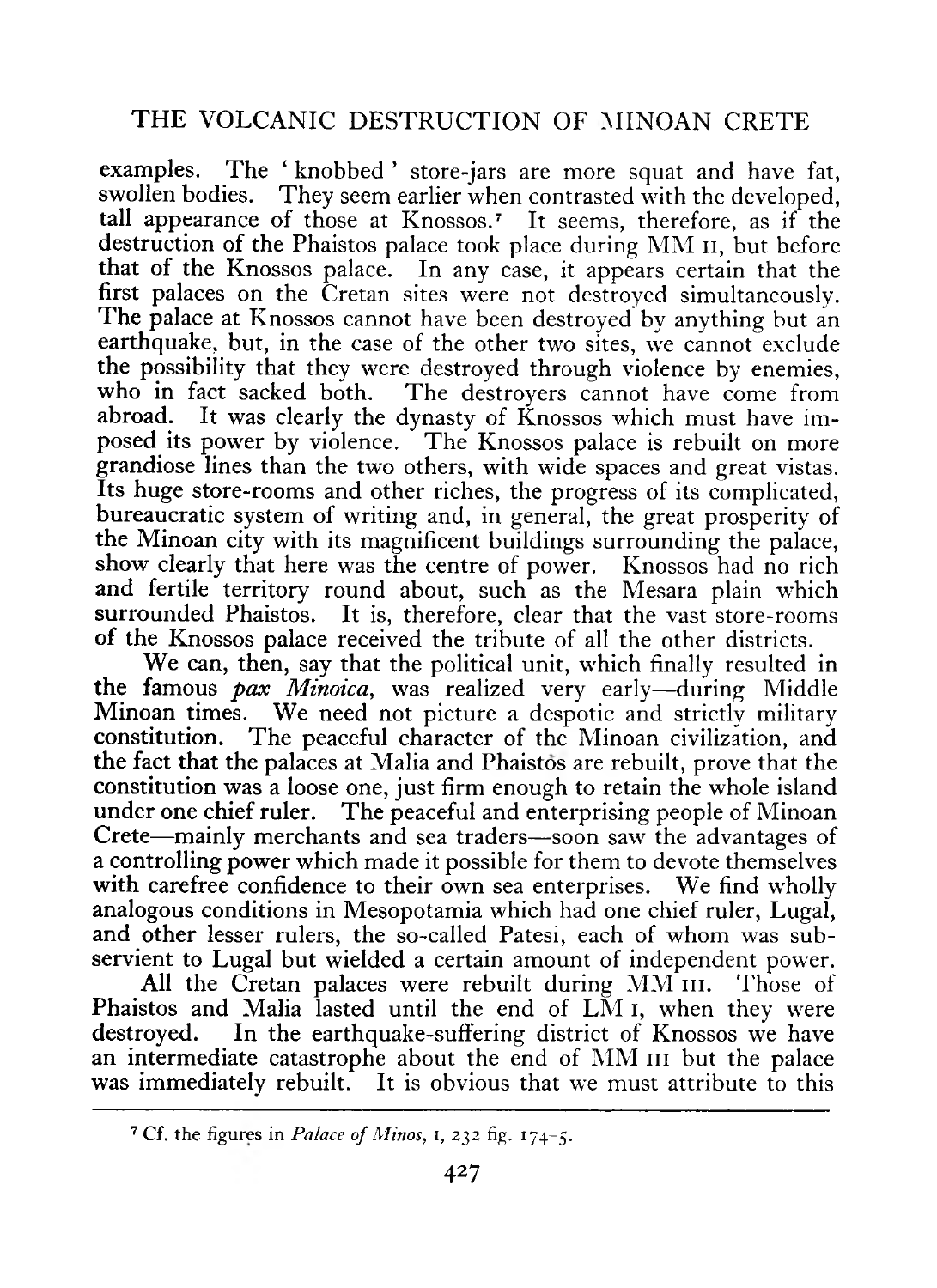event the rich painting of the walls of this palace with frescoes, a means of decoration which was introduced at that time. In the other palaces we have no frescoes of this period.

The fresh catastrophe of LM i was fatal and general throughout the whole of Crete. It seems certain that it was the most terrible of all which occurred on the island. The palace of Knossos had, as we have seen, just been rebuilt and it may in consequence have suffered less than the others. It is, in any case, the only one that was repaired and continued in use into the succeeding period of the ' Palace style ' (LM n). The other two palaces were destroyed, but that is not all. The same tragedy befell all the so-called mansions, such as those at Hagia Triada, Tylissos, Nirou Khani, Sklavokampos, Amnisos and Apodoulu— to mention only those already excavated. Whole cities, too, were destroyed. Gournia and the town of Knossos are typical examples but there were also Palaikastro, Pseira and Zakro. Even sacred caves fell in, like the one at Arkalokhori.

Here we must interpolate a few words about the ceramic styles of this time, in order to make it clearer that this great catastrophe was everywhere simultaneous. The LM **I** period is divided into two parts the so-called 'floral style' period (LM Ia) and the 'marine style' period (LM ib). It is generally thought that these two periods succeeded one another, but that is not quite true. Perhaps it is not true at all, for, in the frescoes from which the potter drew inspiration, the floral style is contemporary with the marine style. We have, moreover, vases painted in the marine style, such as the jar with dolphins from Pachyammos, in MM III, and furthermore the antecedents of both styles, both plant motives and marine motives, are already to be found at the height of the Kamares style in MM  $\text{II}.^8$ 

It is apparent, therefore, that in the vase-painting of both periods the floral and marine styles exist side by side, at least in their general lines, and are contemporaneous. Thus in the different ruined centres we have mentioned the greater number of examples (and the

<sup>8</sup> For the jar from Pachyammos, *P. of Μ.,* I, 608, fig. 447. Vases of the Kamares style decorated with floral motives are very common, especially from Phaestos : Pernier, *Festós* I, pls. xvI, xx, xxI-II, etc. Marine motives, too, are common enough. Fish are already found on MM I vases from East Crete  $(P, of M, I, 182, fig. 131)$ . For an octopus on a vase from the cave at Kamares, *op. cit.* I, 246, fig. 186 (f). Seashells in combination with rockwork are known, *e.g. Festôs* I, pi. xxx. Cf. the well known flying fish and sea creatures in faience from the Temple Repositories at Knossos, *P. of M.,* 1, 520, fig. 379 and the gold goblet from the shaft graves at Mycenae, Karo, *Schachtgräber von Mykenae,* pl. CII, no. 73, which are works of the MM III period.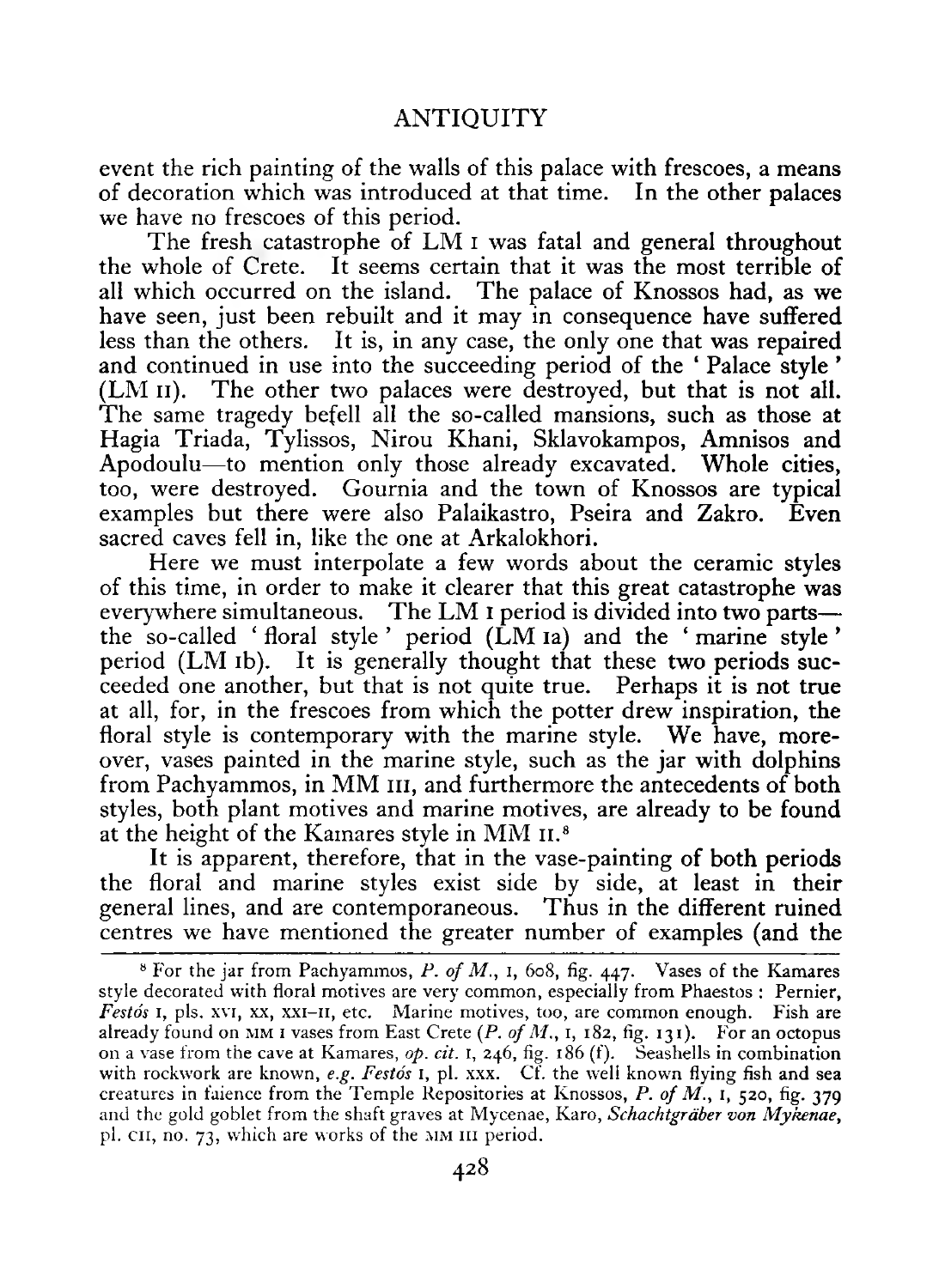more developed in style) of the marine class are found in East Crete (Palaikastro, Zakro and Pseira)— perhaps because the marine style was at home there. At Amnisos no vases of this type have yet been found but isolated examples occur at Gournia, Malia, Nirou Khani and Tylissos, together with vases of the advanced floral style— these last in great abundance. At Sklavokampos we found, together with vases of the advanced floral style, a jug decorated in the advanced marine style. The clay sealings which were found in the mansion at Sklavokampos are of the same style as those of Zakro and Hagia Triada. We even found— it was the first time such a thing had happened in Crete a sealing identical with one from Hagia Triada, impressed by the same seal—a gold ring with an ellipsoidal bezel—on which a chariot was represented.<sup>9</sup>

There can, therefore, be little doubt that the great catastrophe overcame the whole of Crete at one and the same time. It has been suggested that Knossos may have destroyed the other centres. This is, however, scarcely plausible, for Knossos itself did not escape. It too was destroyed, together with its harbour town, Amnisos, and the whole surrounding district. Nor can we believe in an invasion from abroad. It is still premature to suggest an assault by Achaeans or any other invaders. If that were the case, we have yet to explain why Knossos, the only place to escape complete ruin, remained unfortified afterwards.

Thus the only remaining explanation of the disaster is one of ' natural causes'. A normal earthquake, however, is wholly insufficient to explain so great a disaster. In all the many earthquakes known to us, there has never been such widespread destruction at one and the same moment. In another district of Greece extremely liable to earthquakes— Corinth— the last destruction of which is still very fresh in one's memory, we find that Old Corinth was destroyed and New Corinth was built six kilometres away. Then the new town was destroyed and the old village remained intact. We know, too, that at the time of the great disaster of Helice, where the population was drowned to a man as a result of a great earthquake, the neighbouring Voura sustained serious damage but no more distant Aigion (40 stades) did not suffer at all. $10$ 

<sup>9</sup> The mansion at Sklavokambos is still unpublished. For a preliminary report see *Arch. Anzeiger,* 1933, pp. 288 ff. and cf. Karo, *Altkretische Veru'altungskunst* (Eîç  $M$ νήμην  $\Sigma$ π· Λάμπρου), pp. 569 f.

<sup>10</sup> Paus, vu, 25, 8. Cf. Senec. Quest, nat. lib. 6, 25.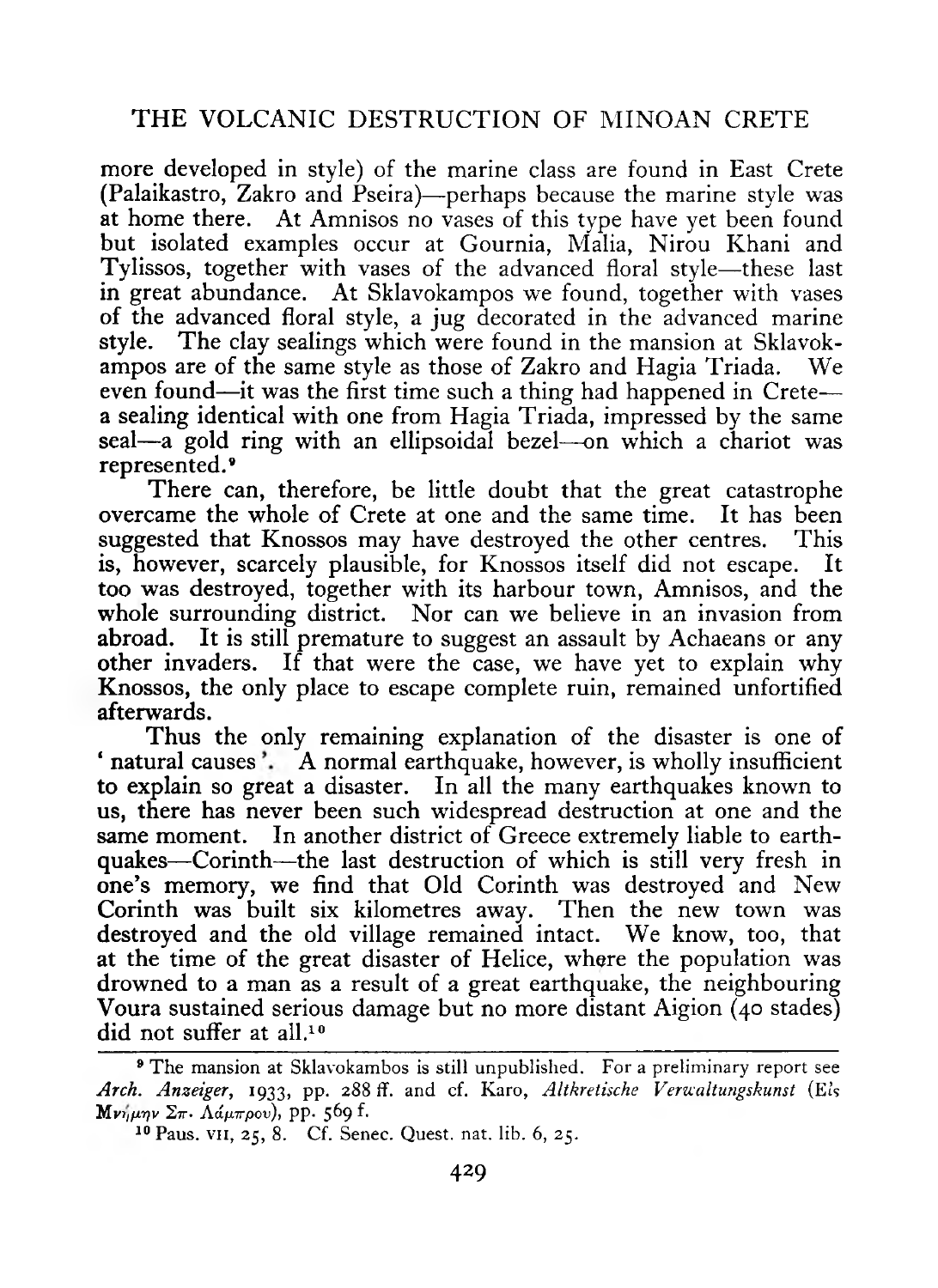We could cite many other examples of the same sort of thing. When, therefore, we remember that Crete is made up of many, very varied, geological deposits and that it is only the soil of the Knossos district which is alluvial and prone to earthquakes, we cannot believe that a simple earthquake could cause so terrible a disaster. It was, therefore, all the more gratifying that the excavations at Amnisos furnished new evidence on the subject and led me to think that the disaster in Crete must be attributed to a tremendous eruption of the volcano on the neighbouring island of Thera.

This eruption is the greatest which can be proved historically. Briefly the story of the volcano on Thera is this. In geological times there were only two bare, rocky islands composed of non-volcanic stone. Their present names are Hagios Elias and Monolithos. Gradually several craters were formed under the surrounding sea and by their continual eruption of volcanic matter a round island was built up, incorporating the two original rock-islands. The volcanoes were dormant for a time, and the whole of the island was covered with vegetation. We know that at that time myrtles, olives and palms were among the flora, and that the island was inhabited. There was, in fact, more than one settlement on it. Then suddenly the sleeping volcano awoke and, after a tremendous paroxysm, the whole of the centre of the island, together with a part of the west coast, was blasted away and sank—in all an area of 83 square kilometres. What remained was Thera, Therasia and Aspronisi. In the centre a great abyss was formed, originally more than 600 metres in depth— the greatest and most imposing caldera in the world.11

Before the final eruption a great quantity of ashes and pumice stone, thrown up by the volcano, covered the island with a layer thirty metres thick—a phenomenon which is typical of all the great explosions of Thera. We know from the Byzantine chronographer Theophanes that during the eruption of A.D. 726, in the reign of Leon Isaurus, pumice stone covered a great area of the sea round about and floated afterwards as far as Asia Minor, Abydos, Salonika and Macedonia. Similarly, during the eruption of 1655, of which we have more than one description, ashes and pumice stone and even the sound of the explosion reached Asia Minor. In Chios they thought that a naval battle was taking place in the neighbourhood between the Venetian and Turkish

<sup>&</sup>lt;sup>11</sup> See the important book by Fouqué, *Santorin et ses éruptions*, Paris 1879. The geological processes of the great eruption are a little modified by Hans Reck, in *Santorin.*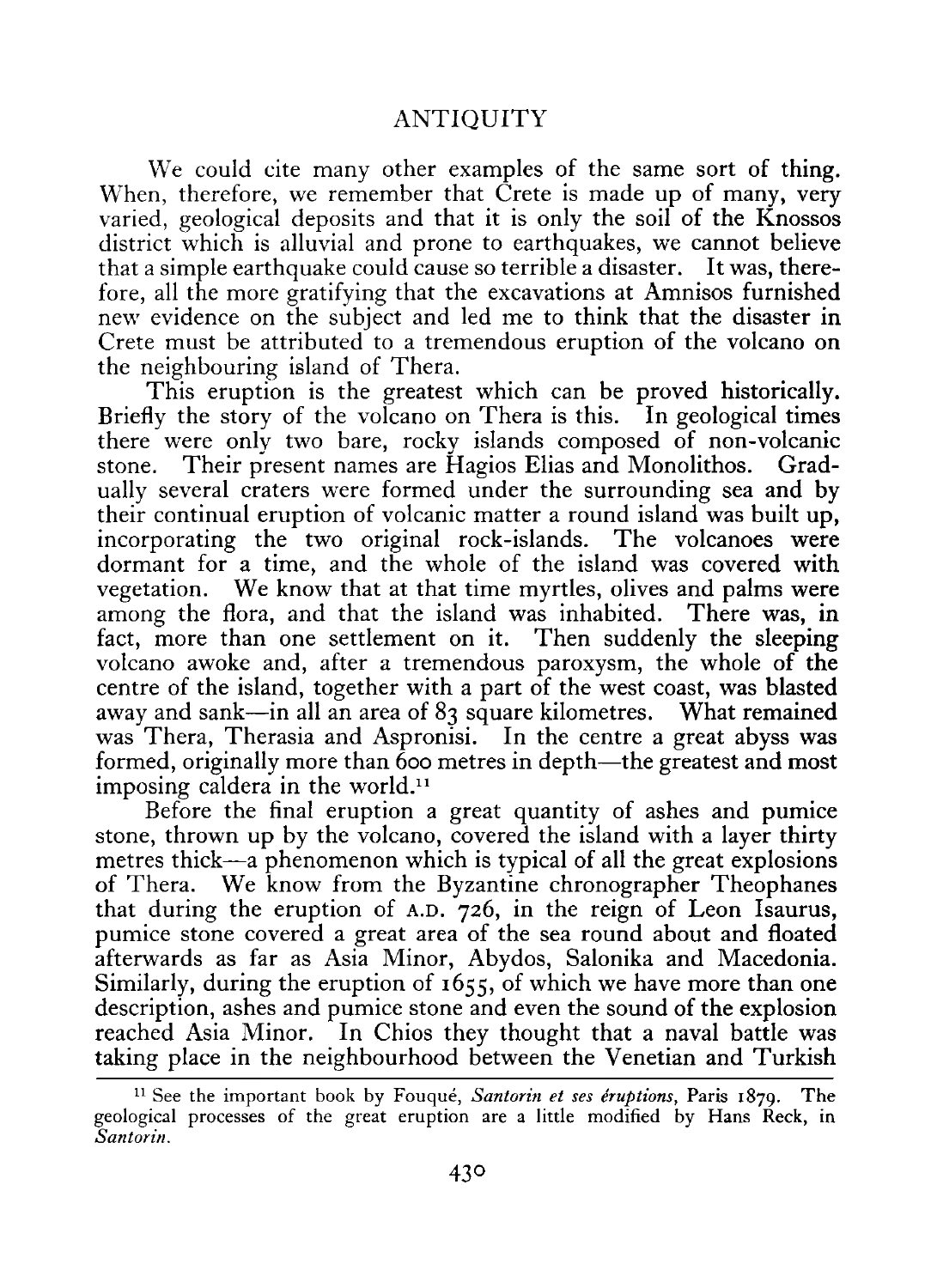fleets. During the first mentioned tremendous eruption, which destroyed the island, many houses were buried under the layers of pumice stone. Some of these have been excavated, in particular by Gorceix and Mamet of the French School in Athens. They found vases, implements and pieces of fresco<sup>12</sup>—all belonging to the First Late Minoan period. The vases are of local manufacture but they imitate Cretan prototypes and thus we can safely date the explosion to the last years of LM **I,** about 1500 B.c.

No historical account survives of this great earthquake, but fortunately we have an excellent means of reconstructing all the phenomena which accompanied the disaster, in the eruption of Krakatau in the Dutch East Indies on 26-27 August 1883. Geologically speaking, both volcanoes belong to the same family, and the phenomena of their eruptions are therefore analogous. The islet of Krakatau is much smaller than Thera and the part of it which was submerged was about a quarter of the other (22.8 sq. km. against  $8<sub>3</sub>$  in Thera). The account of the events and disasters which accompanied that eruption is truly amazing.13 Vast quantities of pumice covered both the island and a great part of the sea round about. A whole island, Calmeyer, was formed in the strait of Soude and a harbour in the neighbouring island of Sumatra, that of Lampong, was so blocked up that for several months sea communication was broken off. A tremendous roar accompanied the explosion and was heard over 2000 miles away—just one twelfth of the earth's circumference. The vibration of the atmosphere set up by this noise broke window-panes and cracked walls at places as much as 100 miles away and even further, and these air waves encircled the earth several times. Such quantities of volcanic ash filled the air that, even at a distance of 100 miles, day was turned into dark night, and these ashes fell as much as 1000 miles away. Very fine particles of ash were thrown 30 miles up into the stratosphere, picked up by the air currents and dispersed over the whole of the earth. This dust was suspended in the air for months and months, and the wonderful colourings of the sunsets in 1883 were ascribed to it. But worst of all was a series of terrific waves which rose after the explosion. They were as much as 90 feet high, and broke with devastating force and

<sup>&</sup>lt;sup>12</sup> The vases are now in the French School at Athens. They have been published by Renaudin, *B.C.H.,* 1922, xlvi, 113 ff. On the frescoes see Perrot and Chipiez, Histoire de l'Art, v1, 538-9 figs. 210-12. The flowers represented upon the stucco fragments are lilies of an already advanced lm i style.

<sup>13</sup> R. D. M. Verbeek, *Krakatau* (Batavia, 1886) in Dutch and French editions.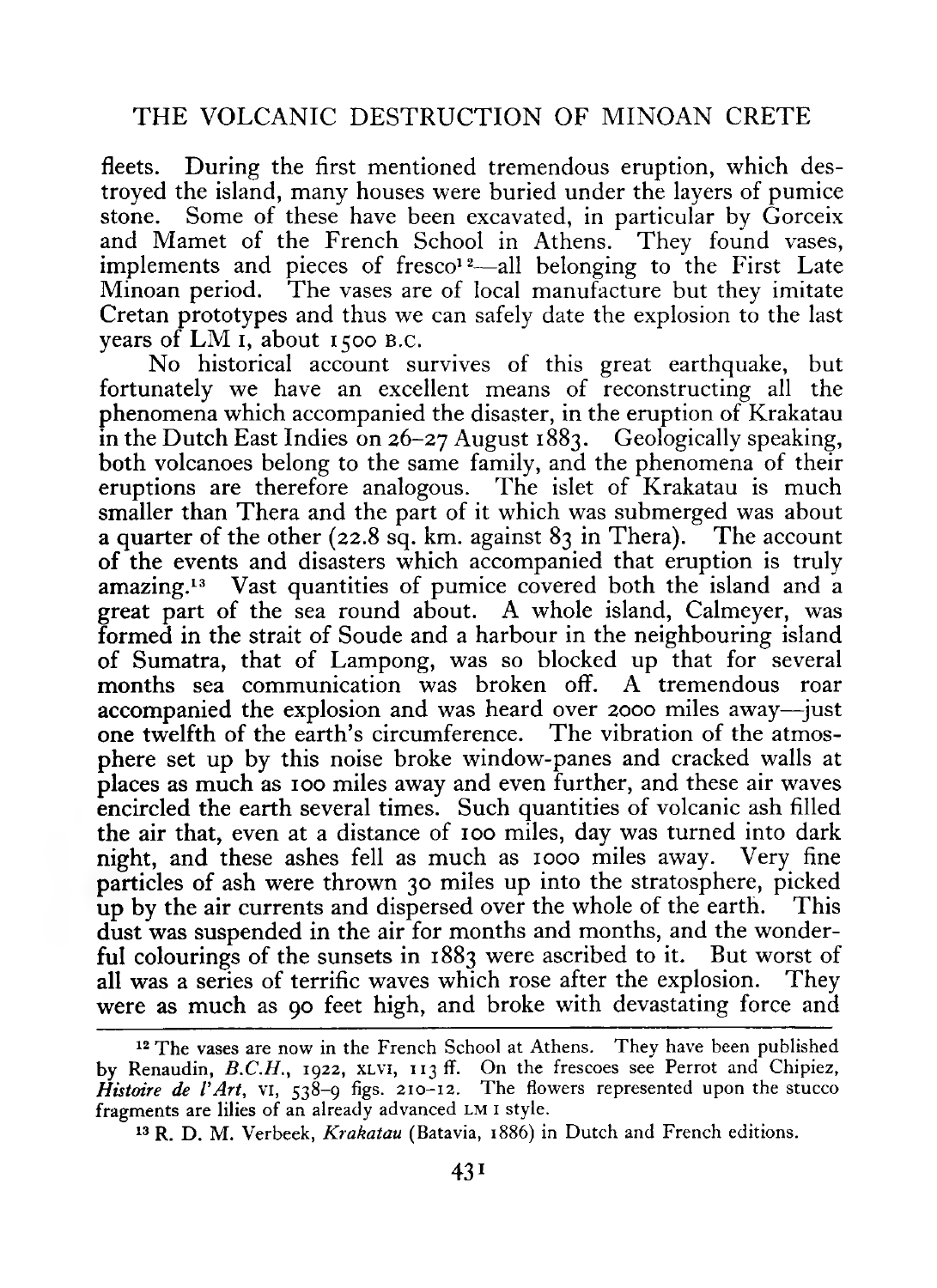speed against the coasts of Java and Sumatra. Where they struck a plain, they swept inland, and as far as 1000 yards inland they were still 15 yards high. Whole towns, villages and woods were destroyed, and great masses of stones from the sea were hurled far inland. So, too, trains and ships. One of them, the steamer Barouw, was found afterwards beyond the town of Teloek-Betoeng several kilometres inland. This amazing catastrophe cost over 36,000 lives.

The distance between Thera and Crete is only about 62 miles. It is certain, therefore, that the inhabitants of Crete in 1500 B.C. lived through the same moments of terror as did the inhabitants of Java and Sumatra in 1883. If the explosion took place during the day, the day was surely turned into night and much damage was caused by the tremendous vibration of the air. The thunderous roar, too, must have deafened and terrified the Cretans, who had, of course, no means of knowing what was its cause. Then must have come the rain of mud and ashes, some cold, some ablaze and burning. Worst of all, however, were the waves which broke over the island, much higher and more rapid than those at Krakatau. For on the basis of his observations of the phenomena Verbeek has worked out a mathematical table, from which one can see that the speed of such waves is in proportion to the depth of the sea at each point. This is shown in the following table, which is based on observations at three different points on Sumatra, giving their relative distance from Krakatau and the respective depths of the sea.14

|             | Distance from | Depth        | Speed of wave |
|-------------|---------------|--------------|---------------|
| Place       | Krakatau      | of sea       | per second    |
| Sanganila   | 64.00 km.     | $43.9 \; m.$ | $25.96$ m.    |
| Beneawang   | 110.40 km.    | 109.5 m.     | $36.70$ m.    |
| Vlakke Hoek | 103.00 km.    | 150.0 m.     | 41.17 m.      |

The sea between Thera and Crete is incomparably deeper than in the strait of Sonde. According to the excellent chart<sup>15</sup> of Imray, Laurie, Norie and Wilson, which I have before me, the sea here reaches a depth of 1005 and 1020 fathoms, *i.e.* about 2000 m. Even near the coast the depth is 150 and 400 fathoms at different points off Thera, and 96 and 116 off Crete. At a point exactly 26 miles from Amnisos it is as much as 1100 fathoms deep. (I do not know whether the composition of the sea floor at several points where it is marked ' yellow mud pumice stone ' may be ascribed to volcanic matter from Thera).

<sup>14</sup> *op. cit.,* p. 400.

<sup>15</sup> Imray, Laurie, Norie and Wilson (London), no. 149c.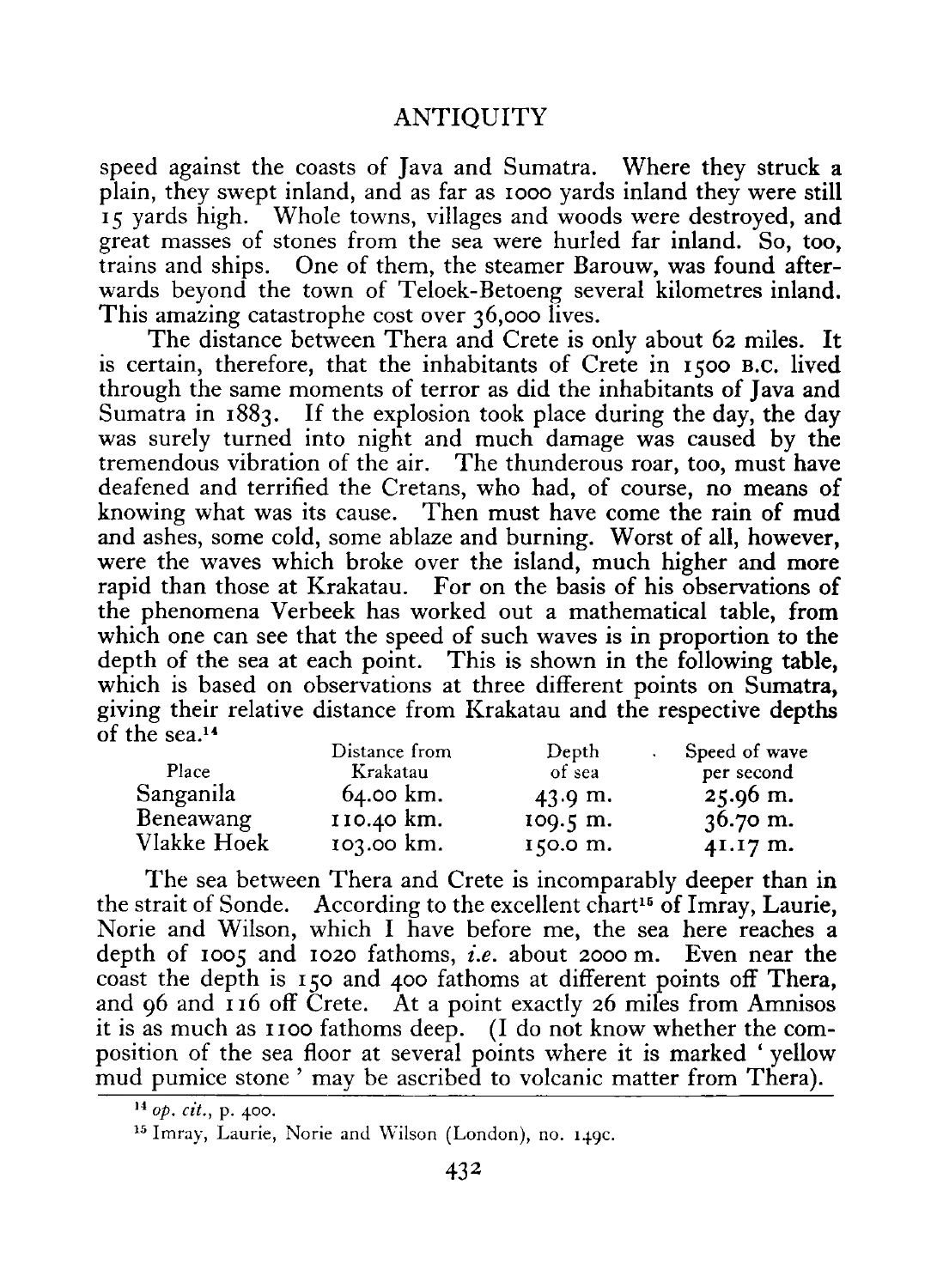There is, therefore little doubt that waves caused terrible destruction in Crete at that time. Mathematicians can calculate exactly the speed of the waves on the basis of Verbeek's algebraic tables ; but, if we take only the very low speed of 50 m. a second, little more than half an hour sufficed for the inundation of the Cretan coast ; and the speed was certainly much greater than that.

All the settlements on the coast soon disappeared— Amnisos, Nirou Khani, Malia, Gournia and Zakro, perhaps too Pseira and other towns. (This depends on the height of the waves). The finds in these centres prove that they were destroyed at one and the same time. At Nirou Khani the inhabitants had no time to take anything away. Huge double axes, the sacred symbols, lay where they had fallen. In one room the excavators found dozens of offering tables stacked one on top of another, as they were stored at the time of the disaster.<sup>16</sup> At Gournia the carpenter's and coppersmith's shops were found intact.

The most instructive excavation, however, was that of Amnisos. One of the buildings there, which lies quite near the sea, gave us the clue to the cause of the great disaster. The deeper levels of it were buried under a great mass of pumice stone and sand. A square pit inside the building near the southeast corner was literally full of pumice stone. We did not at first appreciate the significance of this fact and in my provisional report on the Amnisos excavations I asked whether the pumice stone were as traders' wares, purposely stored in the pit, though Santorin and the eruption came to my mind.17 Later, however, the real explanation occurred to me. We can, in fact, reconstruct the phases of the disaster. When the waves broke the building was carried away almost to its foundations. Then it lay abandoned and after a time the north breezes brought the pumice stone from the volcano as far as Crete. As this building stands on the shore, it was constantly inundated by the sea and the rooms were thus covered with pumice stone. That this certainly was the case is proved by the fact that the pieces were all small, rounded, and polished like pebbles. Similar pieces— in small quantities— are to be found today on the Greek coasts. They fall into the sea at Thera and are carried everywhere by the waves.

The excavation of the ' Villa of the Frescoes ' at Amnisos was equally instructive. Lying as it does a little farther inland and higher

<sup>1&</sup>lt;sup>6</sup>'Αρχαιολογική Έφημερίς, 1922, p. 1-25.

<sup>17</sup> Πρακτικά, 1932, pp. 79 f.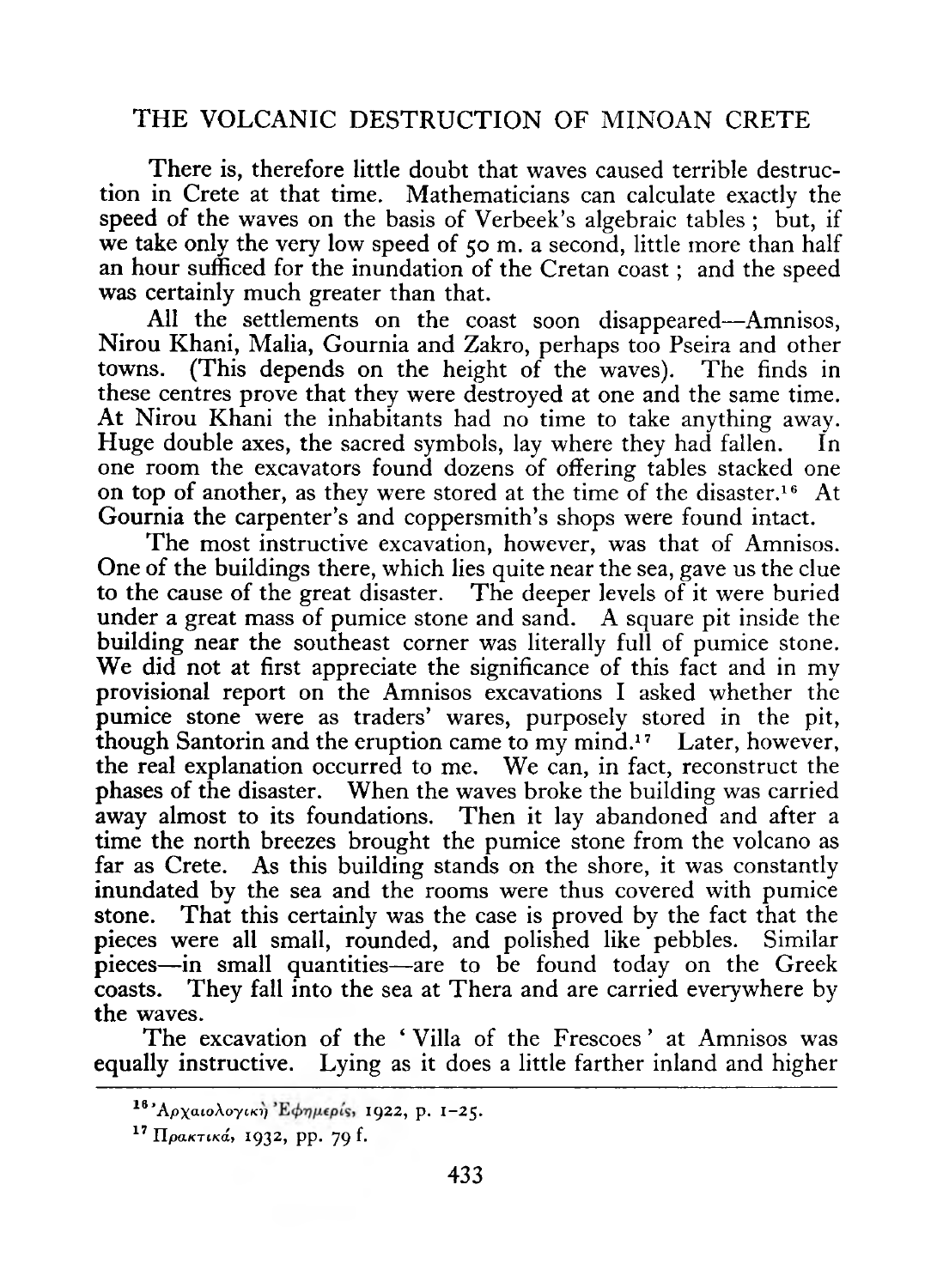up the shore, it was not reached by the pumice stone. During the excavation, however, we noticed the unusual way in which the walls and the corners of the rooms had fallen in. Undoubtedly a tremendous natural force had caused this devastation—surely the waves after the eruption. As these waves receded, their strength was so great that they prized huge orthostatic blocks out of position and made the walls bulge outwards.18 This is on the west side, at right angles to the line of the coast. On the north side, parallel to the waves, where the impact was much greater, two orthostats (or perhaps a single one of great size) are now missing and undoubtedly were carried away by the waves.

A further point proves how theoretical arguments are often insufficient to explain the facts. In the villa at Amnisos where, as so often in Minoan architecture, wood was used to a very great extent, we find that, especially on the north side, where there was a hall in both stories, there were traces of intensive fire. The stone bases of the wooden pillars were much damaged and blackened and rendered very friable. This was a great problem, as I could not reconcile the fire with a terrible inundation caused by the sea. I then found that exactly the same phenomenon was observed at Krakatau. ' At Tjaringin the waves swept away the houses . . . between seven and nine o'clock. The waves overturned the houses on the coast and the ruins were set on fire by the little lamps. The fire was repeated three times '.<sup>19</sup> We can, then, suppose that by the time the waves from Thera reached Crete it was night, or the day had been transformed into night and the inhabitants had lit the lamps— exactly as happened in the case of Krakatau.

To complete the picture of terror and dismay we must mention a few more characteristic phenomena at Krakatau. As all these were perceptible as far away as ioo and 150 km., we may justifiably suppose that similar conditions prevailed in Crete— to an even greater degree. The atmosphere in Krakatau at that time was electrified so that lightning struck people, and buildings such as lighthouses. A terrible gale sprang up with a deafening roar. Burning volcanic ashes, which blistered and killed people, rained down. At intervals soil and pumice stone fell. Pieces of pumice stone as big as a man's head fell 80 km. from Krakatau. This means that they must have been ejected at a speed of more than 1070 metres a second and have risen to a height of 50 km. Lamps were torn from their supports at Buitenzorg in Iava. Lamps were torn from their supports at Buitenzorg in Java,

<sup>&</sup>lt;sup>18</sup> One of these orthostatic blocks is two metres long and one metre high. Cf. *Πρακτικά,* 1932, p. 92, fig. 10.

<sup>&</sup>lt;sup>19</sup> Verbeek, *Krakatau* (French edition), p. 46.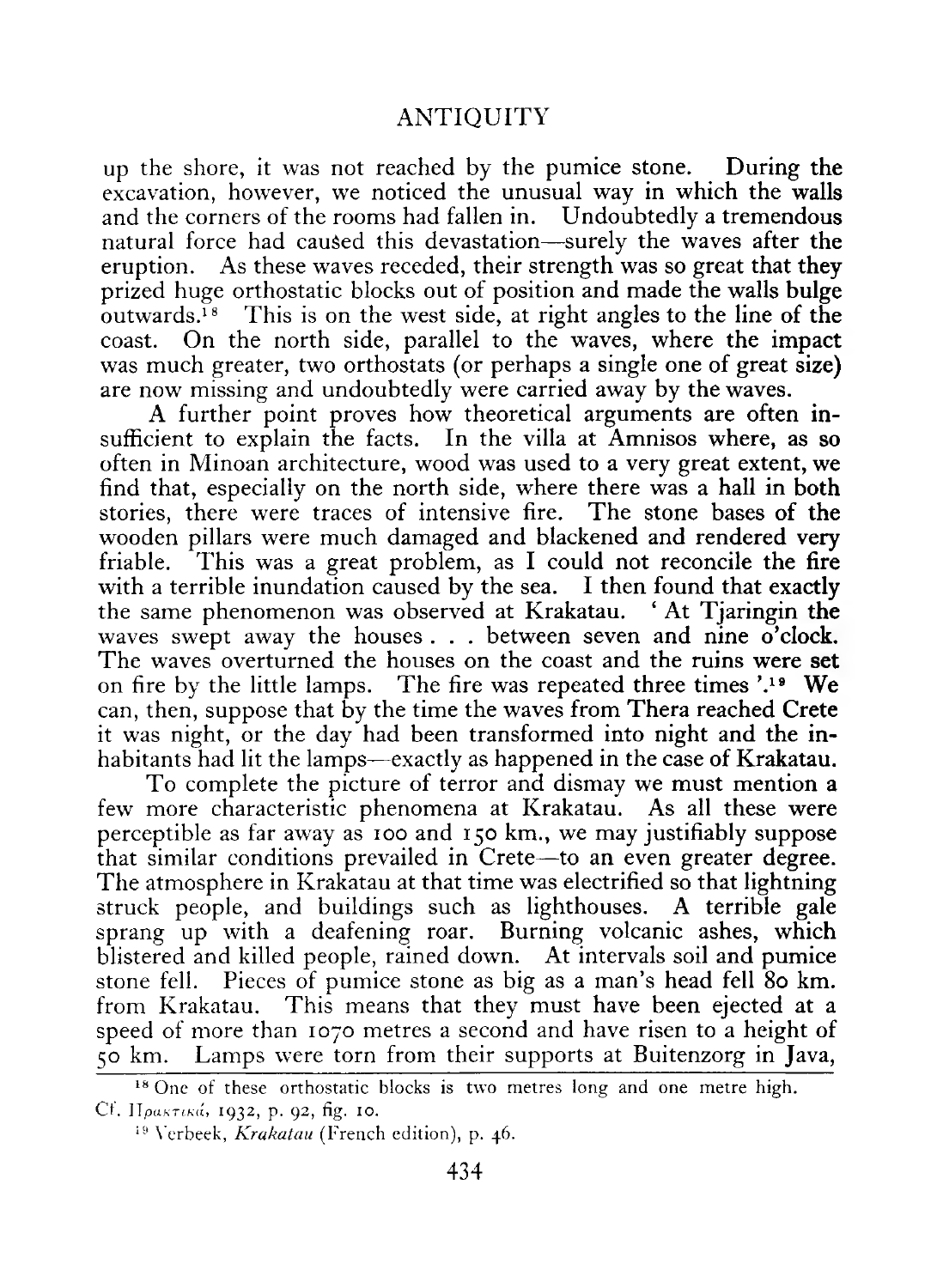150 km. from Krakatau. We have already mentioned that windowpanes were broken equally far away. Old houses in places as far as 830 km. from Krakatau were so cracked that they had to be abandoned.

I think there is little reason to doubt that the devastation of the coast-sites of Minoan Crete was caused by the waves from the eruption of Thera. We read of similar phenomena on the occasion of later eruptions of the same volcano, which were in every case less violent than the one in 1500. Philostratus, for example,<sup>20</sup> reports that during the eruption in **<sup>a</sup> .<sup>d</sup> .** 60, when the islet Hiera appeared in the caldera the sea receded about seven stades from the south coast of Crete, at the point where the Asclepiaeum of Lebena was situated. The terrified priests expected that the waves on their return would sweep the sanctuary away but Apollonius cried 'Take heart, for the sea bore earth'. Similarly it is reported that in the eruption of 1650 the waves in Ios rose 50 feet; at Sikinos the sea came  $350$  feet inland, while in Thera itself ' the waves came two miles inland and swept away old walls and chapels, foundations and all '. In Crete the ropes with which boats were tied up were cut through.

It is difficult to say, in the case of Crete, how far inland the waves came during the eruption of 1500 B.C. In the case of Krakatau we know definitely that 1600 m. from the coast the waves were still 15 m. high. Elsewhere the sea came two km. inland. Here the waves were only three metres high but they advanced with such force that widespread damage was caused.

It was only in the plains, however, that the waves came so far inland. The Cretan palaces, therefore (with the exception of that at Malia, which was almost certainly destroyed by the waves) and the other inland settlements could not possibly have been reached by the waves, even if we suppose that they were much higher than at Krakatau. It is only by a series of violent earthquakes that they can have been destroyed.

This put a new difficulty in the way of those who believed in a simultaneous destruction of all the sites of Crete, since Fouque and Verbeek agree that eruptions such as those of Krakatau and Thera are never accompanied by earthquakes. This was proved in the case of Thera by the fact that the prehistoric buildings buried under the deep layers of pumice had their walls intact to a height of several metres. It is, therefore, impossible that earthquakes accompanied the eruption.

<sup>&</sup>lt;sup>20</sup> Philostratus, *Vita Apollonii*, 34.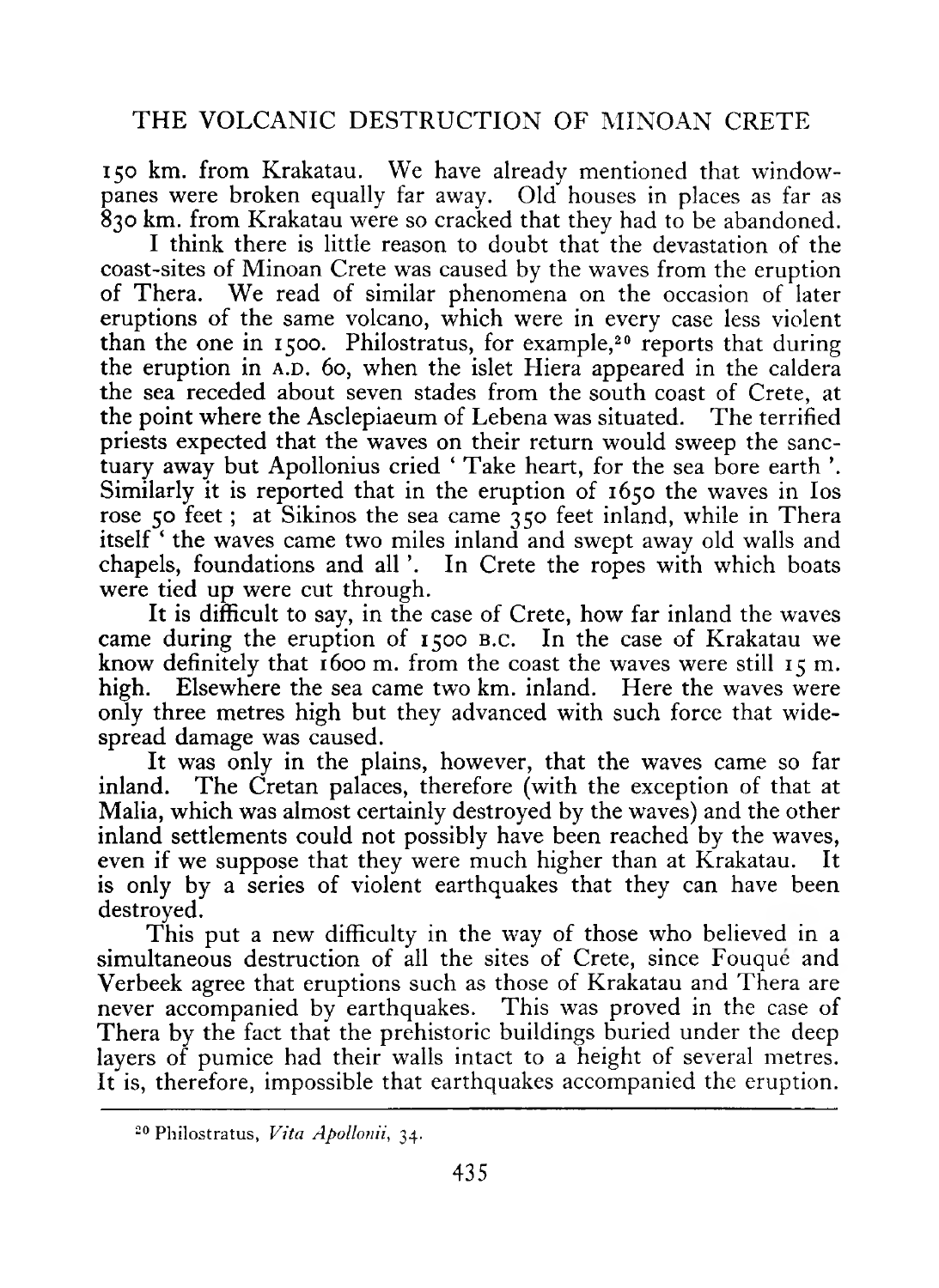Moreover, during the eruption of Krakatau only insignificant shocks were felt.

New light was thrown on this problem by a series of articles by Professor N. Kretikos, Professor of Seismology in the University of Athens. Verbeek had already noticed that before and after the eruption of Krakatau earthquakes were felt more often than usual in all the districts round about. Some of them were serious. According to Verbeek, some of them, particularly those which took place after the eruption, were possibly to be attributed to it.<sup>21</sup> Professor Kretikos has developed the theory more systematically,<sup>22</sup> and shows that before and after every eruption of Thera a whole series of earthquakes is to be noted in the neighbourhood : in Crete, the Cyclades, Sporades, Dodecanese and even farther afield. This was what happened in the great earthquake of 26 June, 1926, which beyond doubt was connected with the eruption of Thera some months earlier. It caused considerable damage not only in Crete but in many other districts— in the islands of Karpathos, Kastellorizo and especially in Rhodes, where thousands of houses were destroyed with loss of life. In Anatolia, too, houses and mosques collapsed. Damage was widespread throughout Egypt, with the exception of Assouan, and in Alexandria and Cairo alone 600 houses collapsed.

History corroborates this theory of Verbeek and Kretikos. We know, for instance, from various sources (Strabo, Pausanias and Plutarch) that in 197 **B.C.,** when the island of Hiera appeared, serious earthquakes devastated Rhodes and Asia Minor. It is reported, too, that a great earthquake took place a year before the eruption of  $A.D. 726$ . Theophanes put the responsibility for all the disasters at that time upon the shoulders of the iconoclastic Emperor Leon. So, too, it is reported that very serious earthquakes took place a year before the eruption of  $1650.<sup>23</sup>$ 

We may be sure, therefore, that the same thing happened on the occasion of the tremendous eruption of 1500 **B.C.**— either as **a** prologue or, more probably, as an epilogue. A series of violent shocks may have devastated all the neighbouring districts, until the disturbed layers of

23 See Fouqué, *op. C lt.* and **B.** *ΆκνΧας,* Τά *ηφαίστα*α **και** *η νήσος Θήρα* Athens, 1925·

<sup>21</sup> Verbeek, *op. cit.,* p. 463.

<sup>22 &#</sup>x27; Sur la sismicité des Cyclades et de la Crète ', Annales de l'Observatoire d'Athènes, 1925, ix, 36 ; ' Sur les phénomènes sismiques produits avant et depuis l'éruption du volcan de Santorin ', l.c., 1926, vin, 2 ff. Cf. also *l.c.* 1928, x, 47 ff. and *Comptes Rendus de VAcad. des Sciences*, vol. 181, p. 923.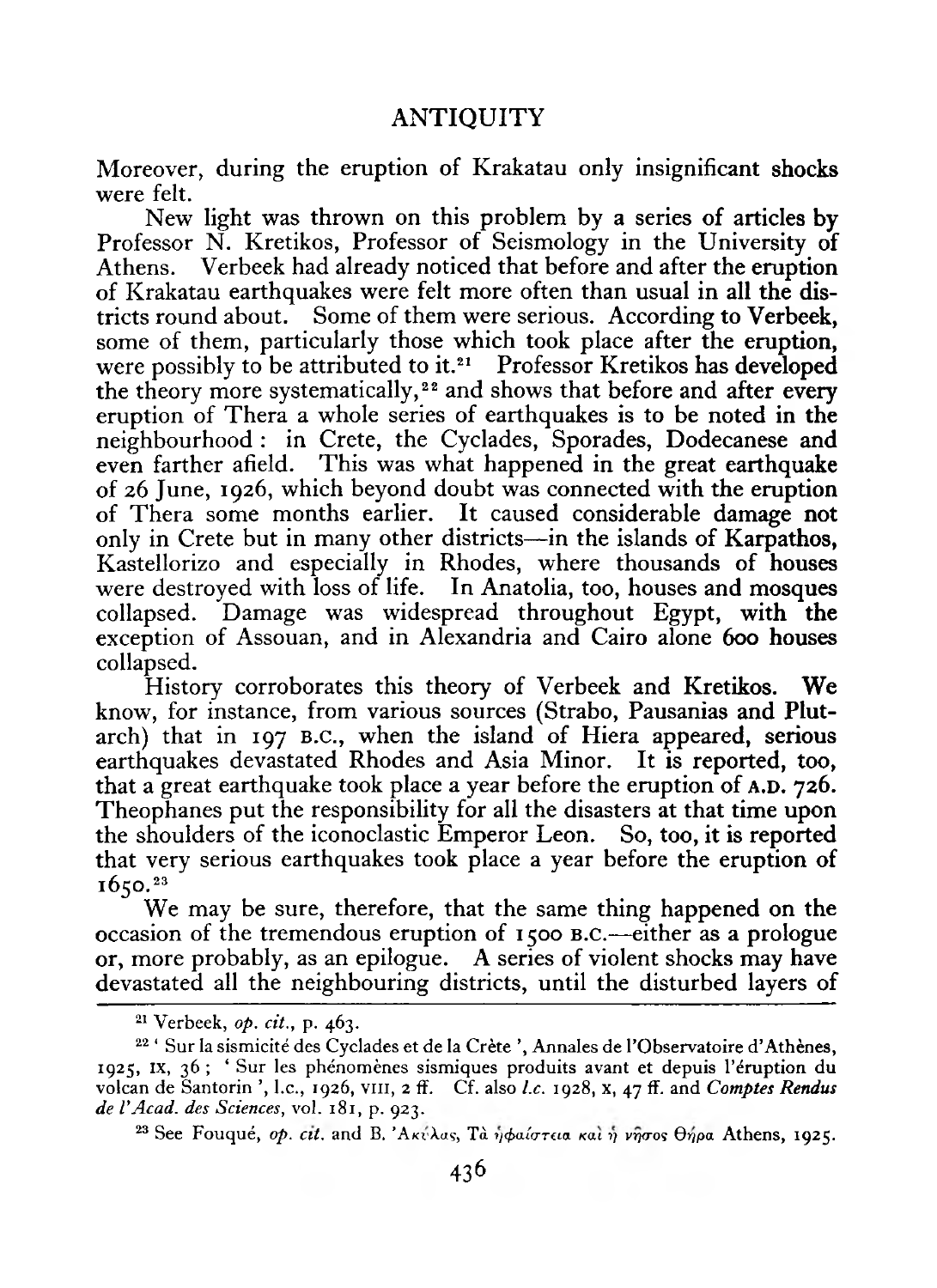the earth had settled again. In Crete, especially, earthquakes may have completed the devastation which occurred.

This is neither the time nor the place to examine the possibility that devastation elsewhere— in the Cyclades (Melos), the other islands, in Asia Minor and even in Egypt— should be attributed, directly or indirectly, to the great disaster of Thera. Let us confine ourselves to Crete, where this terrible disaster had a profound influence on the culture of the island. It received an irreparable blow, and from then onwards gradually declined and sank into decadence, losing its prosperity and power. What power remains is concentrated at Knossos which, for a little while, carried on the venerable traditions of the Minoan civilization as the ' Palace Style '. The other palaces are not rebuilt, and the ' Palace Style ' is to be found only sporadically here and there outside Knossos. There is no longer any town or any great centre in Crete. The culture and art faded steadily and finally died out completely.

We can be certain that after the great catastrophe the majority of the inhabitants fled in terror from the island. They thought that the mother-goddess had turned against her island and cursed it. Anyone who wants to picture the terror and agony of the islanders during the eruption of Thera should read the personal impressions of a scholar so calm and rational as Verbeek, as he recorded them during the eruption of Krakatau. Although he was at Buitenzorg in Java, 150 km. away from the volcano, he recounts that there, too, as in Batavia, which was equally far away, singularly dramatic events took place. During the whole night no one in western Java could sleep for the roar and the flashes from the eruption. Anyone who did not witness it can scarcely imagine the feeling which comes over a man when a mountain which lies 150 km. away utters a roar as terrible as the salvoes of guns fired in the immediate neighbourhood. In addition, all the objects which were free and loose were continually being moved about; as a result, crashes, bangs, clashes, creakings and crackings resounded everywhere, causing physical and mental agony. The crashes were followed by complete silence, which was equally terrifying and caused widespread nervous hysteria. In the morning a horrible noise broke out so that the men who were attempting to make up for their lost sleep leaped from their beds. Lamps fell from their fittings and plaster from the walls ; doors and windows were thrown open ; complete pandemonium reigned. Then it began to grow dark, increasingly rapidly after ten o'clock and the lights were lit. A cloud of yellowish grey smoke came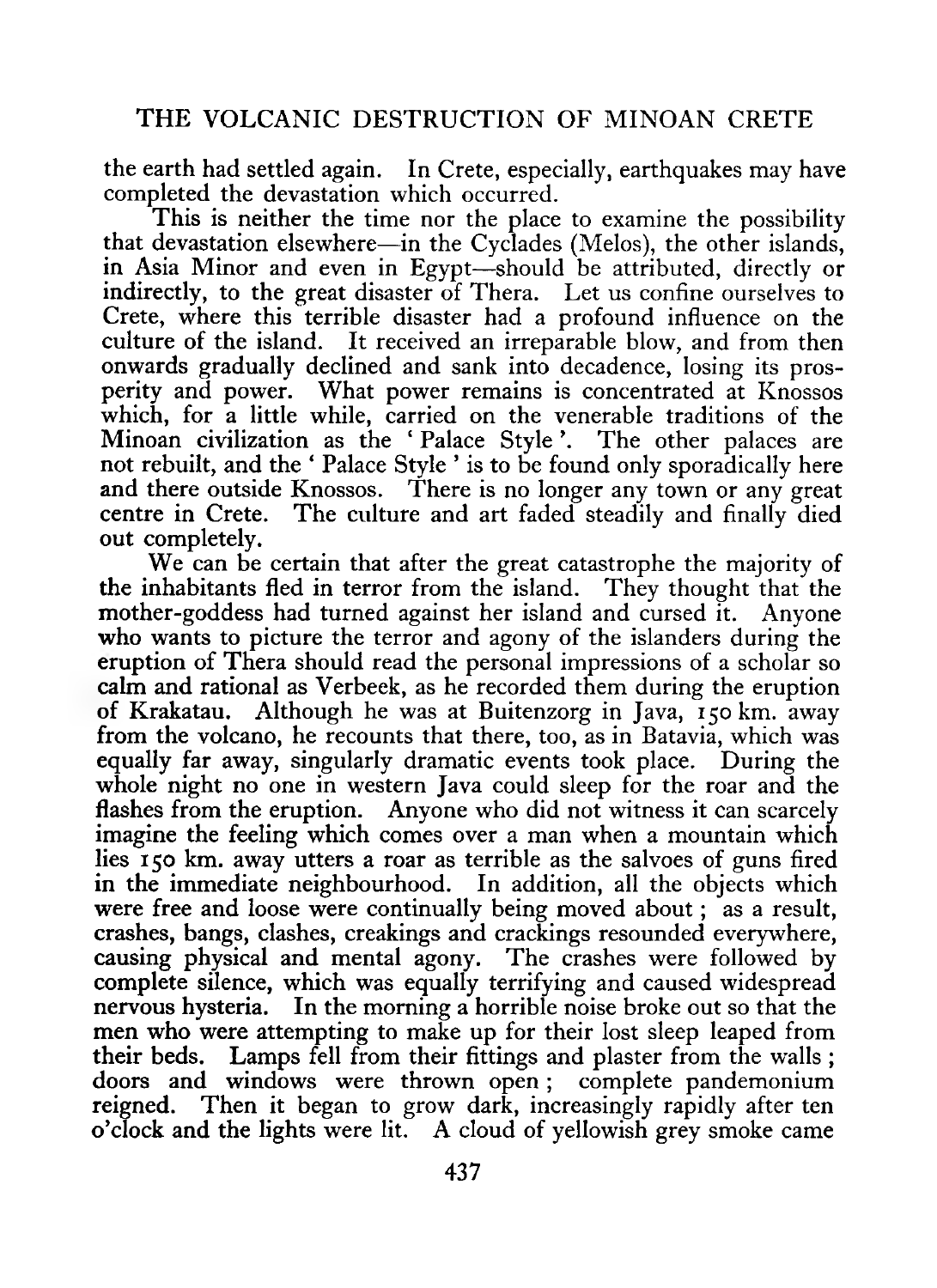over the land. Everywhere mists came down— cold and damp and bringing a slight smell of sulphuric acid. The domestic animals were as frightened as the people. They stayed near their owners and near the lights and refused to go away even when dragged. About two o'clock a dim light appeared in the East and the cocks began to crow.  $\ldots$ .<sup>24</sup>

Given that the eruption of Thera was more violent, and its distance from Crete less, than even described, there is little doubt that the Cretans lived through moments of equal, if not greater, terror. When, moreover, great earthquake shocks followed, it was quite natural that some of the survivors abandoned the cursed island in search of new homes. May we suppose that the Keftiu of the Egyptian frescoes were Cretan refugees who settled in North Syria or somewhere thereabouts ? And does the tradition that Crete remained devoid of inhabitants from that time reflect some vague reminiscence of this event  $?25$  The period of the ' Palace Style ' suggests that a fairly powerful dynasty still reigned at Knossos but it already looks as though Crete were no longer invulnerable. It would appear that the Achaeans first began to descend on Crete. It is now that we note a considerable change in the hitherto peaceful character of the Cretan people. The first graves of warriors furnished with swords and arrows date from this time and the tablets of Knossos present lists of armour, horses and chariots.

In time Crete sank further and further into decay. After 1400 even the palace at Knossos was deserted and simultaneously the great period of Mycenaean expansion began, when colonies were established in Rhodes, Cyprus, Asia Minor and elsewhere. It is not possible that Crete was excluded from this great movement by the Achaeans, and to this are due the Achaean place-names : *Μνκηναι,'Αμνκλαι,θεράττνη,'Ηλεκτρα.26* We need not imagine a wholesale conquest of Crete. It may have been mere colonization, carried out without violence, which resulted in strong trade connexions with the mainland. This explains why Cretan art and even Cretan writing— with the same combinations of letters found on the tablets at Knossos— occur on the Greek mainland. *Mutatis mutandis* we could repeat the well-known phrase *Creta capta ferum victorem cepit.*

A civilization of 2000 years' standing does not disappear without leaving a trace. The Dorians found many products of an advanced civilization, and therefore progressed quickly. They learned, for

<sup>24</sup> Yerbeek, *op. cit.* 33-40.

<sup>25</sup> Herod vu, 171.

<sup>20</sup> A. Tick, *Hattidtn und Danubier*, p. 9.